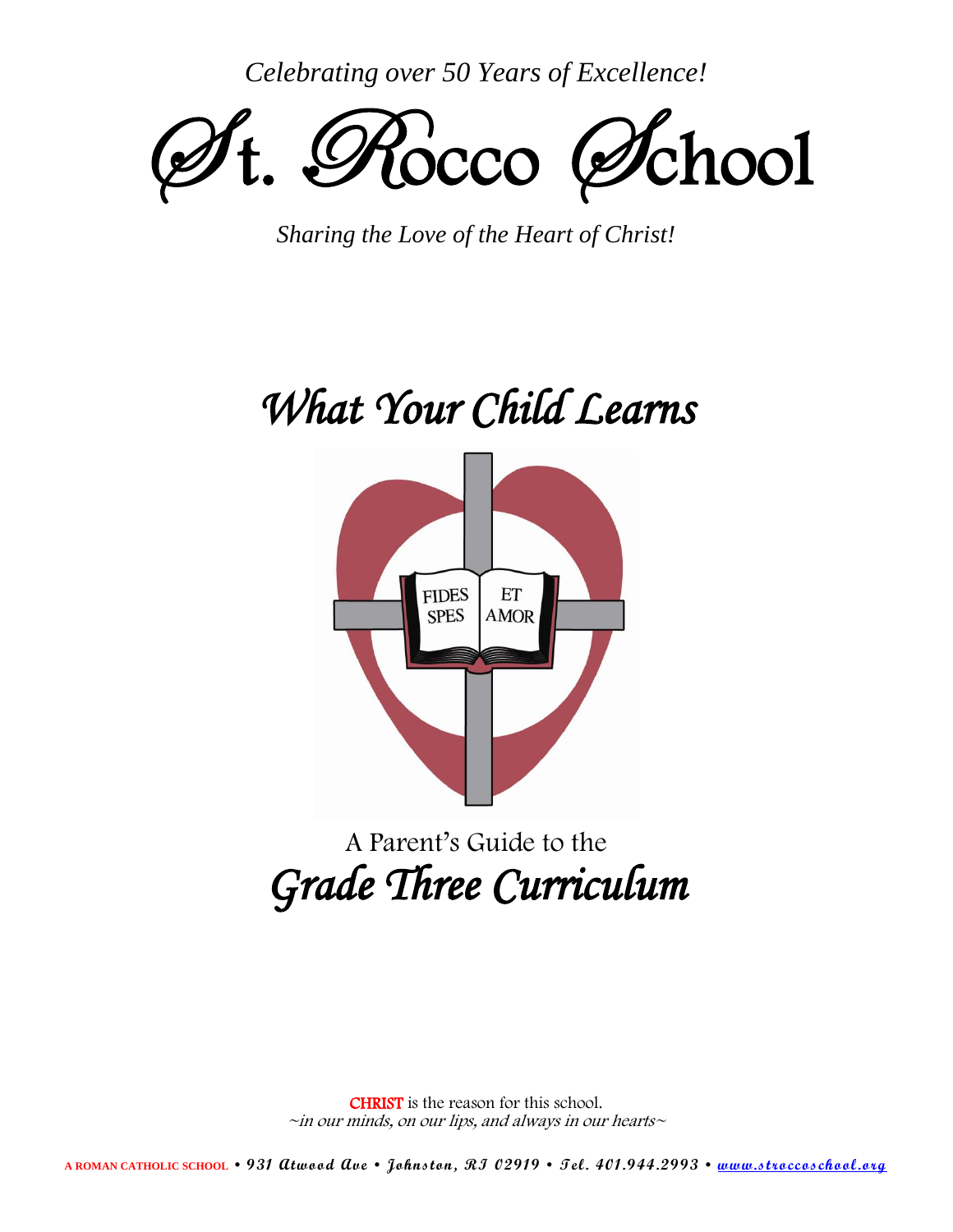*At St. Rocco School, we promote a Catholic Education providing a rich spiritual, academic and social development of each child. We do this through a stimulating environment and a broad based and balanced core standard curriculum for each subject area in every grade level. Our curriculum will continuously undergo evaluation and updating.*

Included but not limited to: Empowering Writing Grades K-8

Foss Kits Grades K-8

STAR assessments are used regularly throughout the year as formative and interim testing to screen for reading and math achievement levels. They will be used once a year in April as nationally normed summative assessments. The assessments are computer based either being taken on a laptop, PC or tablet. The reports yield data in both disciplines in order for the teachers to identify differentiated classroom instructional strategies for individualized student progress in grades 2-8. Next Generation Science Standards Grades 5-8

St. Rocco School is accredited by the New England Association for Schools and Colleges.

*Please note that these curriculum guides provide only an overview of what your child will be learning and that the actual written curriculum is much more comprehensive.*

## *What Your Child Learns*  GRADE THREE CURRICULUM

## Religion

Students will become aware that God made and loves us. They will appreciate themselves as gifts of God. They will examine what Catholics believe, how Catholics celebrate, live, and pray. As part of the Religion Program, the Circle of Grace Program will help students to understand that as Children of God, they are treasured and filled with grace. They will understand what to do when a boundary is crossed and they will know that God is always with them.

#### A few of the objectives to be covered are:

- Explain that the Bible is organized into books, chapters, and verses and we meet Jesus in the Word of God.
- Explain that Jesus began His new Church on Earth, the Apostles were twelve followers whom Jesus chose to help him begin his Church, the season of Advent prepares us for Christmas and for the second coming of Christ, and Lent is a special time for praying, sacrificing and sharing because of Jesus' suffering.
- Recognize that through the parables, Jesus tells us to love ourselves and one another.
- Appreciate that whatever we do for people in need, we do for Jesus.
- Understand that the Ten Commandments help us live good lives.
- Recognize human families are important to God.
- Understand that mothers and fathers share with God in creating new life.
- Understand creation is a sign of God's love and that all living things grow, develop, and reproduce.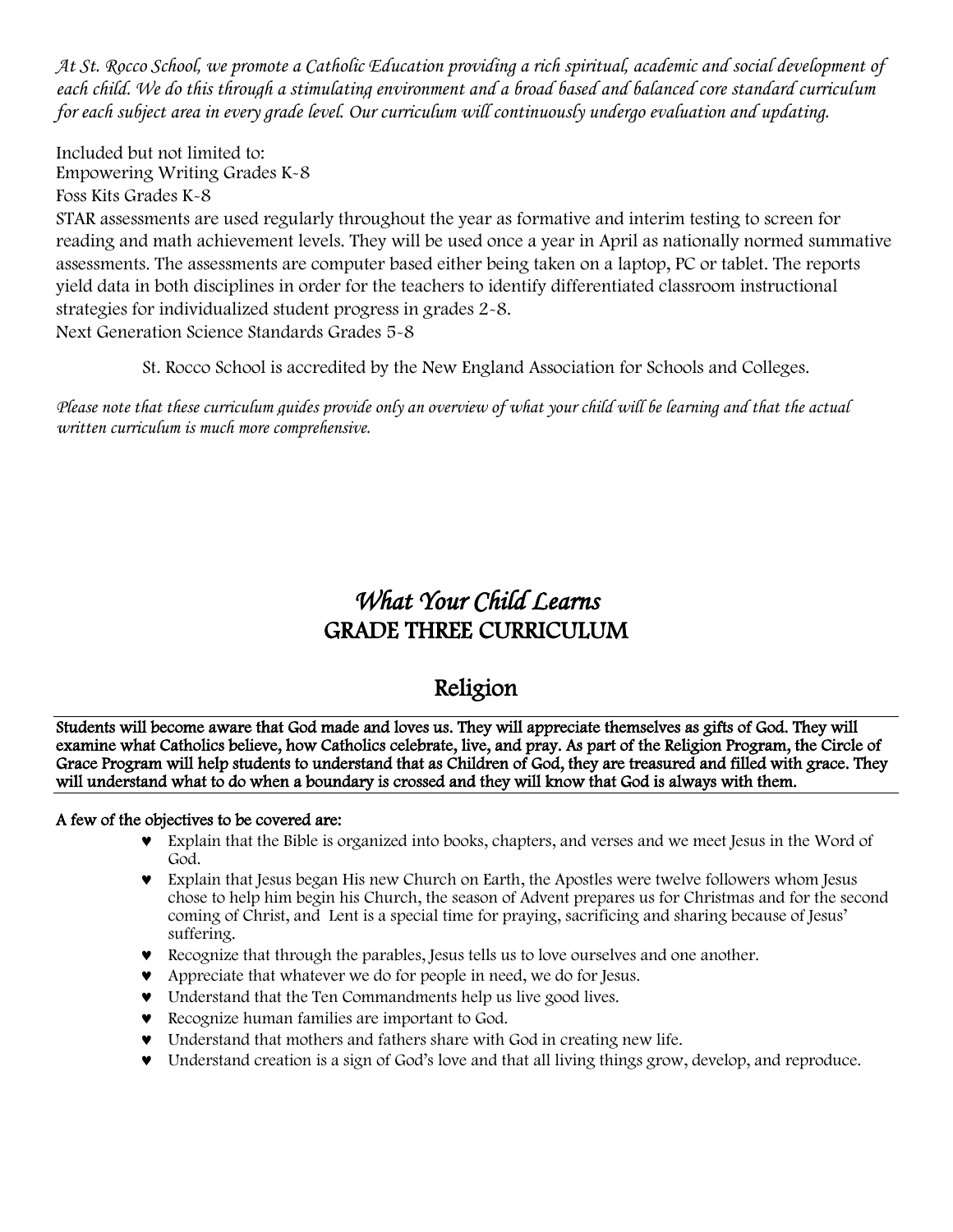## Health

The students will study a variety of topics relating to personal and mental health, nutrition and fitness, harmful substances, human growth, disease and injury prevention, the importance of safety and community resources, and strategies for conflict resolution and stress management:

#### A few of the objectives are listed below:

- Demonstrate responsibility for personal hygiene.
- Recognize the value and benefits of being active and physically fit.
- Identify and describe the food pyramid and plan a well-balanced meal.
- $\bullet$  Understand proper uses of medicines.
- $\bullet$  Identify harmful substances in the home.
- Demonstrate strategies for saying "no" to drugs.
- Identify major body organs and understand their functions.
- Recognize the various ways of contracting communicable diseases.
- **•** Demonstrate proper dental and body hygiene.
- $\bullet$  Understand weapon safety.
- Demonstrate procedures for reporting and responding to emergency situations.
- Learn skills and attitudes that are useful for coping with being home alone.
- Demonstrate appropriate interpersonal problem-solving skills.
- Design a personal plan to handle conflict.
- Identify stressful situations and list possible ways to resolve them.
- **v** Recognize the uniqueness of each person.

#### Math

Students will understand numbers and ways of representing numbers. They will demonstrate an understanding of classification, patterning and sequence. Students will recognize ways to measure objects, time, and money. Students will begin to demonstrate an understanding of data collection, display, and interpretation.

#### A few of the objectives are listed below:

- Read, model, write, and interpret whole numbers to at least 100,000 and demonstrate an understanding of the values of the digits.
- Add and subtract 2- and 3-digit numbers with regrouping,
- Estimate to the nearest tens, hundreds, and thousands using rounding and truncating strategies.
- Memorize multiplication tables (0 through 10)
- Describe, extend, and create a wide variety of patterns to symbols using concrete models.
- Analyze patterns and use them to make predictions and solve problems.
- Sort and classify three dimensional shapes.
- Draw and classify polygons and polyhedrons (solid figures) using appropriate vocabulary -- faces, angles, edges.
- Estimate and measure length (inches, feet, yards, centimeters, meters), weight (grams, ounces, pounds), and capacity (cups, pints, quarts, gallons, liters) using appropriate tools and units.
- Compute the cost and make change for items up to \$20.00.
- Tell time to the nearest minute with analog and digital clocks.
- Correctly use and interpret a.m. and p.m.
- $\bullet$  Read and interpret graphs and charts (bar, picture, circle, line) as sources of information.
- Display data using appropriate bar graphs, line graphs, pictographs and pie graphs with and without technology.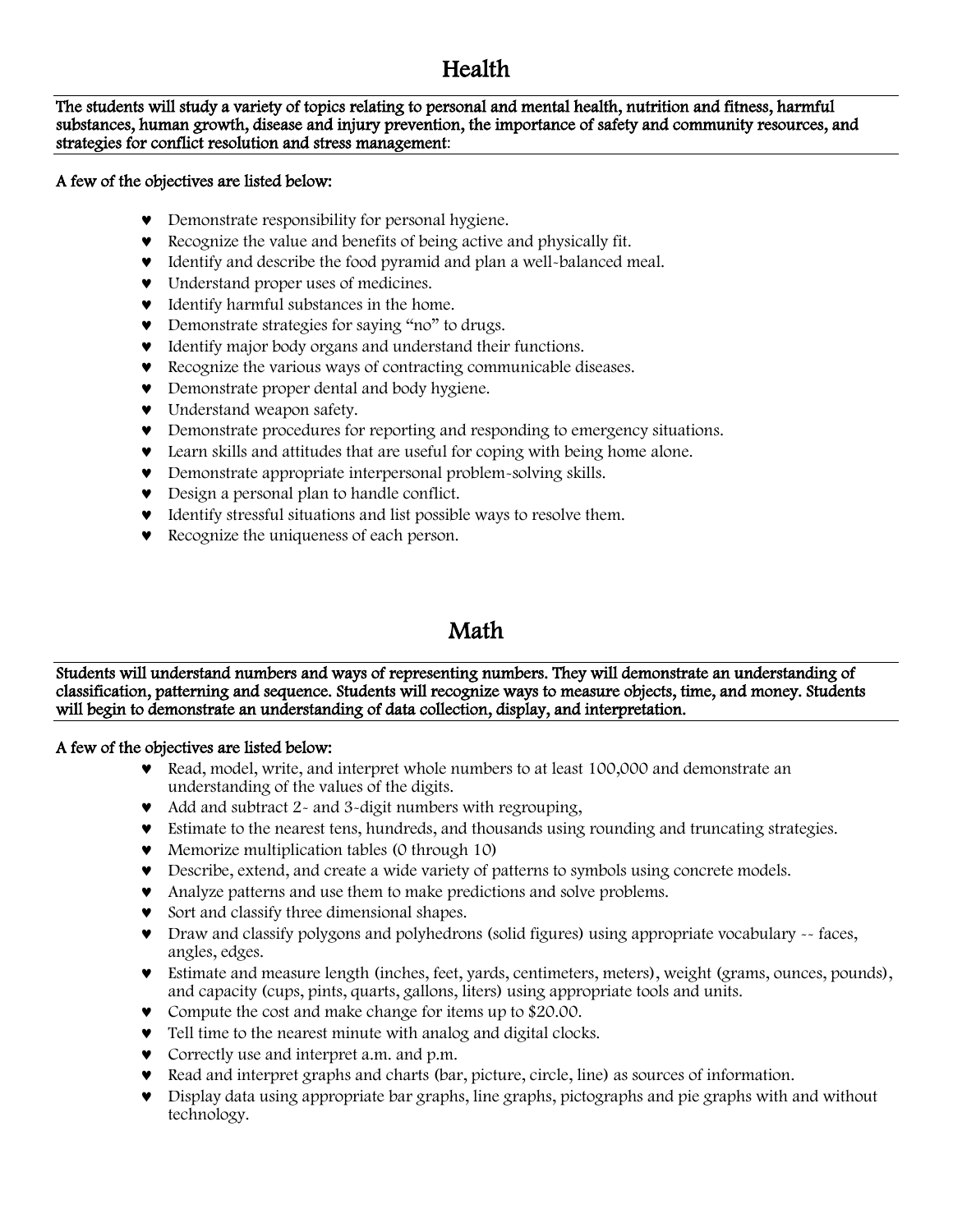## Language Arts

#### **Listening**

- Follow multi-step oral directions.
- Restate what was heard and answer questions about stories and informational presentations.
- Identify a speaker's purpose, feelings, and point of view.

#### Speaking

- Read out loud smoothly and expressively with proper phrasing.
- Use tone and expression.
- **v** Speak in complete sentences.

#### Reading

#### Literal Comprehension

- Use context clues to determine meaning.
- Identify title, story characters, setting, and plot to summarize a story.
- Ask questions of themselves and the authors they encounter in the texts they read.
- $\bullet$  Identify and understand explicitly stated main idea.

#### Inferential Comprehension

- Determine cause/effect relationships and author's purpose.
- Connect to personal experience.
- Verify responses with supporting details.

#### Critical/Evaluative Thinking

- $\bullet$  Interpret character's motives, feelings and goals.
- Develop their own informed opinion and responses.
- Determine Author's Big Idea/Theme.
- Think critically about the problem and develop alternative courses of action.

#### **Fluency**

#### Word Recognition

- **v** Recognize correct spelling.
- Use context clues to identify words.

#### Phonetic Analysis

- Use long and short vowels, vowel combinations, and r-controlled vowels.
- Blend sounds to form words.
- Begin to use syllabication rules.

#### Structural Analysis

- Use compound words, contractions, base words, and apostrophes.
- $\bullet$  Identify word parts as syllables.
- $\bullet$  Use possessives.

#### Word Meaning

- Understand multiple-meaning words.
- Understand antonyms, synonyms and homonyms.
- Self-monitor and self-correct by rereading to understand text.

#### Study/Organizational Skills

- Follow directions in a sequential order.
- **v** Scan an article and highlight important information.
- Use time in an effective manner.
- Record/dictate own knowledge of a topic in various ways.

#### Writing

#### **Prewriting**

- Organize ideas using graphic organizers.
- Consider audience/purpose.
- Recognize personal experience as a springboard for writing.

#### Drafting

- Develop a first draft on paper; write without making corrections—on alternate lines.
- Write paragraphs with topic sentence, details, and clincher.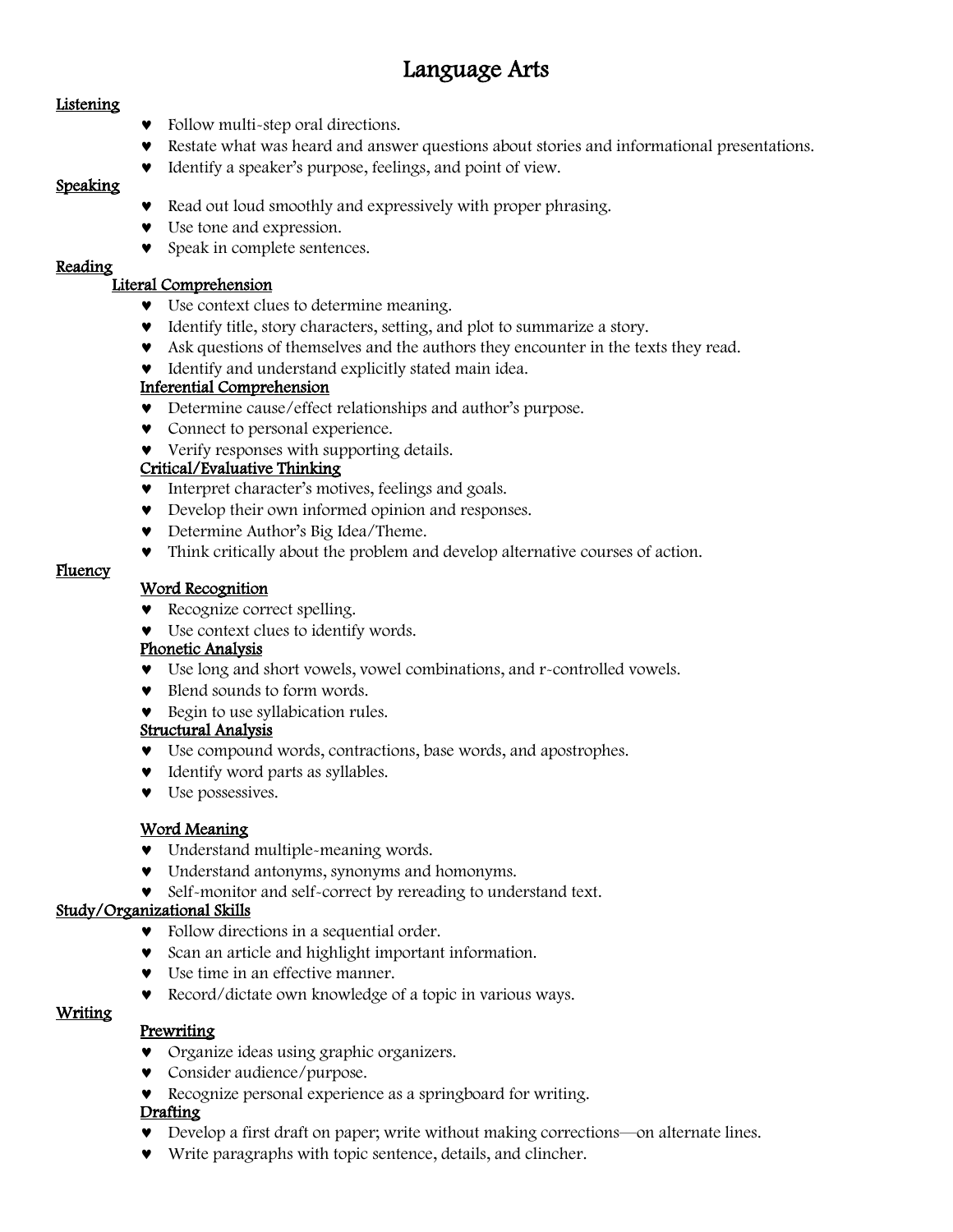- Recognize and utilize basic parts of speech.
- Stay on topic and include relevant information.

#### Editing/ Mechanics

- Correct incomplete sentences and punctuate properly.
- Use commas in series, dates, and places.
- Appropriately use quotation marks.

#### Revising

- Work with a partner to increase objectivity and foster cooperative learning/discuss reactions to the starter sentence, the order of events, and the amount of vivid details.
- Add descriptive words to develop detailed sentences.
- Apply scoring rubric to writing.

#### Publishing

- Produce finished writing in a variety of forms.
- Produce writing that is stylistically consistent.
- **v** Illustrate writing.
- Include bibliography for expository writing.

## Social Studies

The study of towns and cities focuses on their civic, geographic, economic, and political features. The program promotes understanding of local government, regional geographic factors, and historical background for present day life and work. This focus includes a study of towns and cities in various parts of the world, now and long ago, with emphasis on the students' own city or town.

#### Science

#### Specific areas to be covered Life Science

- Animals
- Plants

#### Earth Science

- The Sun and the Solar System
- The Earth- Water, Rocks and Soil

#### Physical Science

- Machines and their Uses
- Matter and Energy
- Sound

## Technology

The students will be able to respond to simple questions using the keyboard. They will be able to log on using their username. They will be introduced to the printing function and how to save a document to the network, CD, and desktop.

Students will know how to type in www.-website to do research. Also, they will work on their typing, finger position, accuracy and speed on the keyboard. Technology is integrated into daily activities through the use of iPads and interactive instruction with the use of the "whiteboard" (Mimio).

Instructional Software Use: not limited to  $\sim$  Brain Pop, Kidspiration, etc.